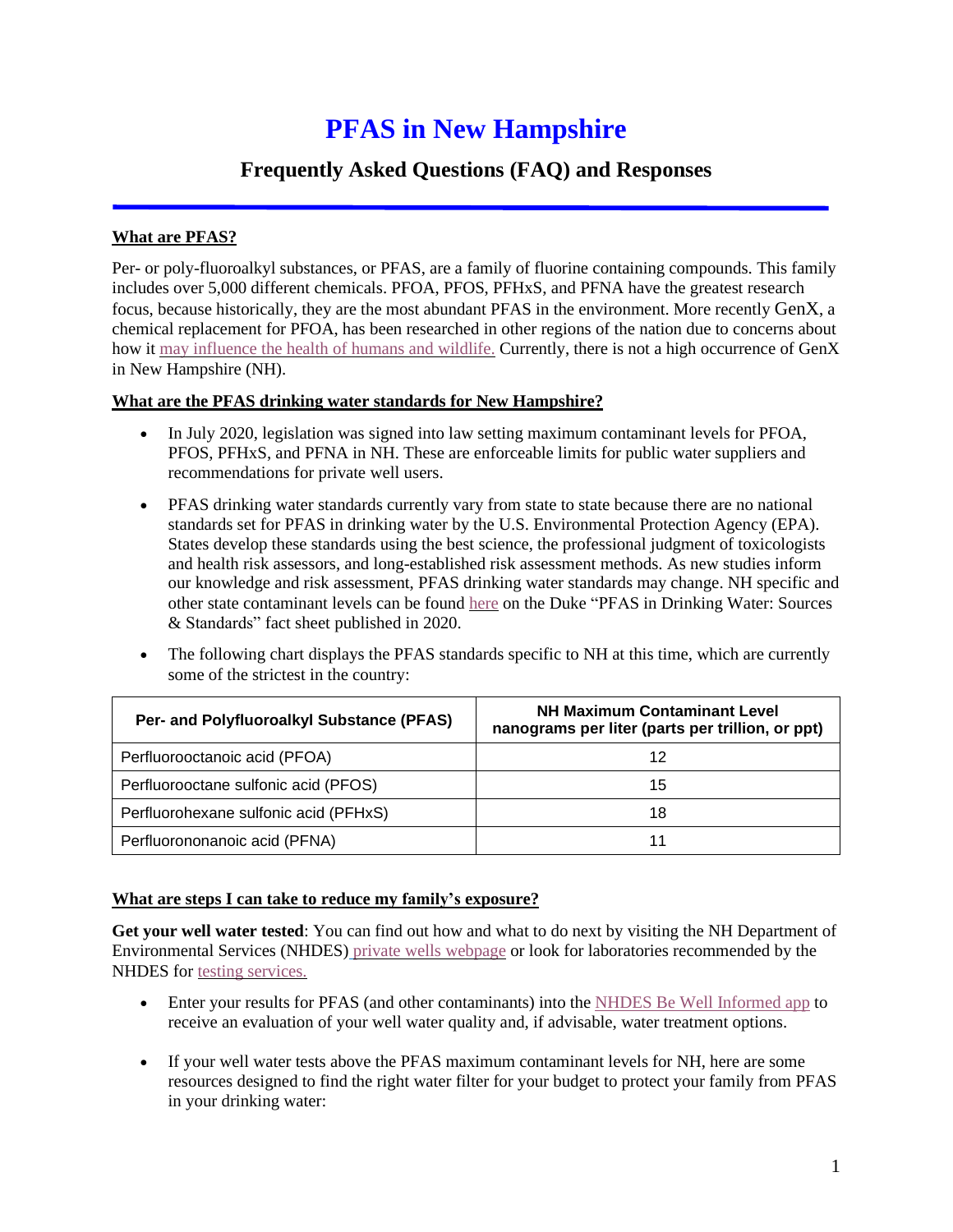- o NHDES PFAS in-home Water Filtration [Webpage](https://www4.des.state.nh.us/nh-pfas-investigation/?page_id=171)
- o Environmental Working Group's (EWG) Water Filter [Guide](https://www.ewg.org/tapwater/water-filter-guide.php?filtertype=All+filter+types&technology=All+filter+technologies&claim=PFOA%2FPFOS)
- If your private well tap water has high PFAS levels, choose an alternative water source. However, note that bottled water is not currently held to NH state drinking water standards (unless it is bottled in NH). You should choose bottled water brands that are confirmed to have low PFAS concentrations and packaging without PFAS.
	- o You can learn more about the amount of PFAS in various bottled waters through the results of a study conducted by the NH Department of [Environmental](https://www4.des.state.nh.us/nh-pfas-investigation/wp-content/uploads/Bottled-Water-Summary-004.pdf) Services. Samples were collected in 2019 and some companies have since updated their practices in response to this study.

**Minimize dust in your home** to limit exposure to PFAS particles in the air:

- Leave shoes at the door to avoid tracking in dirt and pollutants.
- Wet mop or vacuum the floor instead of using a broom to avoid flying PFAS particles. Vacuum with a HEPA (high-efficiency particulate air) filter.
- Regular maintenance of home air filters has been shown to reduce levels of other persistent pollutants in dust in the home and is anticipated to provide similar reductions in PFAS. Find the right air filter for your home using the EPA's Guide to Air [Cleaners](https://www.epa.gov/sites/production/files/2018-07/documents/guide_to_air_cleaners_in_the_home_2nd_edition.pdf) in the Home or EWG's [Healthy](https://www.ewg.org/healthyhomeguide/air-filters/) Living: Home Guide.
- The average person spends 65 percent of their entire life inside their home! Check out **[Homes](https://homes.forhealth.org/)** For [Health](https://homes.forhealth.org/) for more tips on keeping each area of your home healthier.

#### **Buy common products like pans, rain jackets and makeup thoughtfully**:

- **Avoid** non-stick cookware containing PFAS. Instead, buy stainless steel and cast-iron pots and pans. If you have old non-stick pans you cannot part with, do not heat them over 450ºF or use them in the oven. When the coating shows signs of wear-and-tear, it is time to let them go.
- **Avoid** stain-resistant treatments by asking for furniture, carpet and cleaning supplies that do not contain PFAS or are not marketed as "stain-resistant."
- **Purchase** PFAS-free products from companies who have committed to eliminating PFAS from their manufacturing. You can find a list of these companies at PFAS [Central.](https://pfascentral.org/pfas-free-products/?fbclid=IwAR1313WBF3GtCkcuFWDkmB2VC-tLlhTQQR10xbDSqSg580FnThQU3e_Hd24)
- **Be aware** that water and stain resistant treatments for textiles used as clothing or carpets are often made using PFAS. Many companies are seeking to eliminate PFAS from their stain and waterresistant products; however, until these transitions are complete it is important to be aware that these products may contain PFAS, particularly if they are older products:
	- o PTFE (e.g.,Teflon® coating, Gore-Tex® materials)
	- o PFOS or PFBS (e.g., Scotchgard® coating), older items contain PFOS (e.g., Polartec® materials)
- **Minimize** your consumption of foods that are packed in materials containing PFAS. [Research](https://ehp.niehs.nih.gov/doi/10.1289/EHP6335) [suggests](https://ehp.niehs.nih.gov/doi/10.1289/EHP6335) that people who eat more meals prepared at home have lower PFAS concentrations in their bodies than those that regularly eat out or get takeout. Common food packaging that may contain PFAS includes:
	- o Microwave popcorn
	- o Fast food boxes (like French fry containers and pizza boxes)
	- o Bakery bags
	- o Bottled water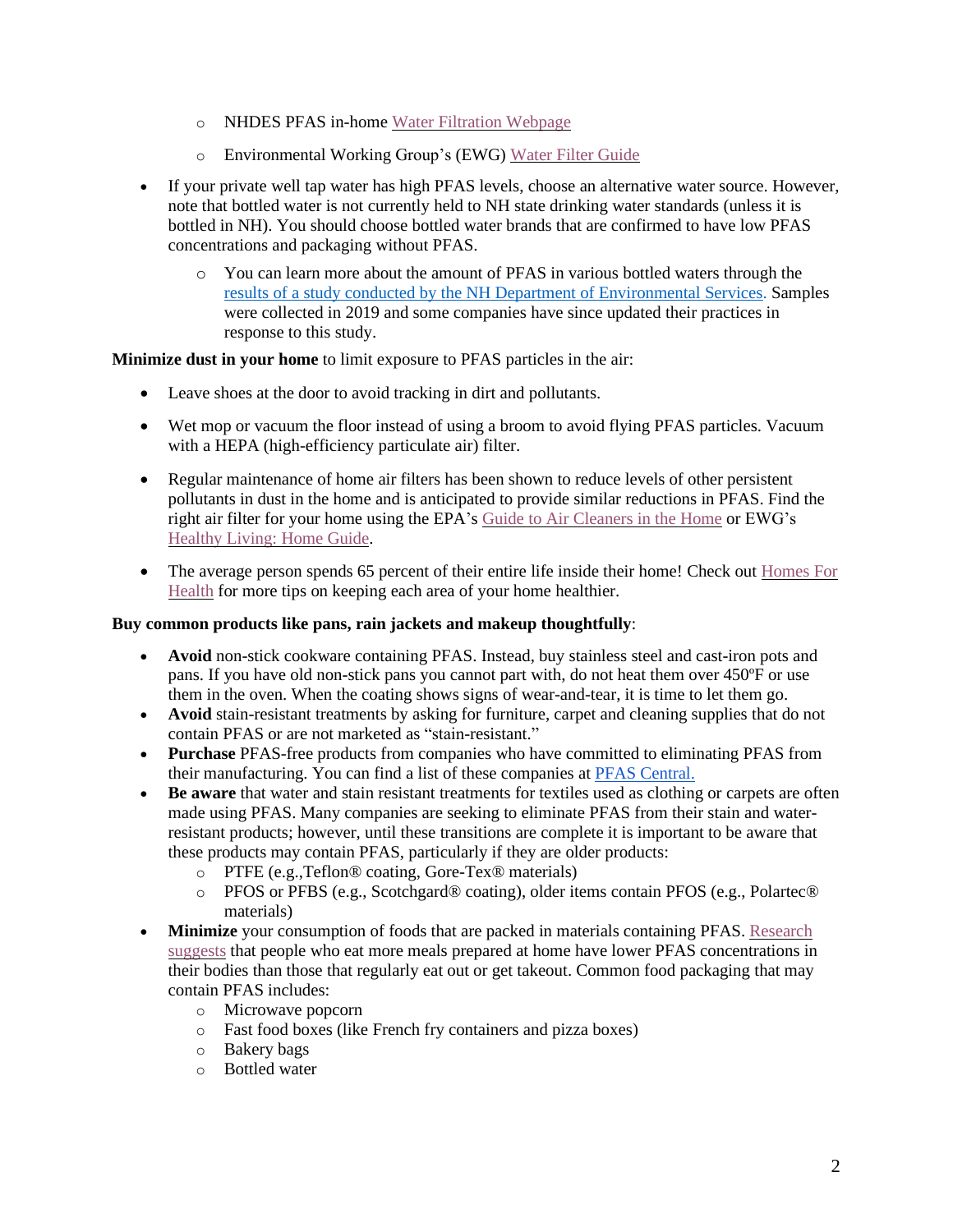- **Find out which cosmetics and personal care products contain PFAS** using the ingredient list below, or [EWG's](https://www.ewg.org/skindeep/) Skin Deep database to find PFAS free cosmetics. PFAS [Central](https://pfascentral.org/pfas-free-products/?fbclid=IwAR1313WBF3GtCkcuFWDkmB2VC-tLlhTQQR10xbDSqSg580FnThQU3e_Hd24) also maintains a list of PFAS free personal care products. **Generally, be cautious when ingredients contain the words "fluoro" or "perfluoro."** PFAS are found in certain types of [dental](https://www.hsph.harvard.edu/news/hsph-in-the-news/dental-floss-harmful-chemicals/) floss, nail polish, facial moisturizers, eye make-up and more. Here are ingredients to look out for:
	- o [PTFE](https://www.ewg.org/skindeep/ingredient/723141/PTFE_%2528TEFLON%2529/)
	- o [Perfluorononyl](https://www.ewg.org/skindeep/ingredient/704759/PERFLUORONONYL_DIMETHICONE/) Dimethicone
	- o [Perfluorodecalin](https://www.ewg.org/skindeep/ingredient/704757/PERFLUORODECALIN/)
	- o C9-15 [Fluoroalcohol](https://www.ewg.org/skindeep/ingredient/700940/C9-15_FLUOROALCOHOL_PHOSPHATE/) Phosphate
	- o [Octafluoropentyl](https://www.ewg.org/skindeep/ingredient/862133/OCTAFLUOROPENTYL_METHACRYLATE/) Methacrylate
	- o [Perfluorohexane](https://www.ewg.org/skindeep/ingredient/722105/PERFLUOROHEXANE/)
	- o [Pentafluoropropane](https://www.ewg.org/skindeep/ingredient/730020/PENTAFLUOROPROPANE/)
	- o [Polyperfluoroethoxymethoxy](https://www.ewg.org/skindeep/ingredient/722560/POLYPERFLUOROETHOXYMETHOXY_DIFLUOROETHYL_PEG_PHOSPHATE/) Difluoroethyl Peg Phosphate
	- o [Polyperfluoroethoxymethoxy](https://www.ewg.org/skindeep/ingredient/705086/POLYPERFLUOROETHOXYMETHOXY_PEG-2_PHOSPHATE/) Peg-2 Phosphate
	- o Methyl [Perfluorobutyl](https://www.ewg.org/skindeep/ingredient/720675/METHYL_PERFLUOROBUTYL_ETHER/) Ether
	- o [Perfluorononylethyl](https://www.ewg.org/skindeep/ingredient/722110/PERFLUORONONYLETHYL_CARBOXYDECYL_PEG-10_DIMETHICONE/) Carboxydecyl Peg-10 Dimethicone
	- o [Perfluorodimethylcyclohexane](https://www.ewg.org/skindeep/ingredient/722103/PERFLUORODIMETHYLCYCLOHEXANE/)
	- o [Perfluoroperhydrophenanthrene](https://www.ewg.org/skindeep/ingredient/722119/PERFLUOROPERHYDROPHENANTHRENE/)

#### **What is being done about PFAS in NH?**

In addition to the activities listed in the fact sheet, the NH Department of Health and Human Services (NHDHHS) is conducting a public health [surveillance](https://www.dhhs.nh.gov/dphs/lab/statewide-study.htm) study of NH residents to measure their exposure to environmental contaminants, including PFAS. Community level studies are also ongoing, including the area surrounding the former Pease Air [National](http://www.testingforpease.com/) Guard Base.

Communities are taking action and have been instrumental in advocating for a PFAS blood testing program, PFAS community health studies, water filtration, PFAS remediation, and state and federal legislative action.

- [Merrimack Citizens for Clean Water](https://www.cleanwaternh.org/) was formed in 2016 when NHDES ordered the closing of two of the six Merrimack public water wells as they tested over the state regulatory limit for PFAS at that time.
- [Testing for Pease](http://www.testingforpease.com/) is a community action group founded in 2015 in response to PFAS contamination at the Pease Tradeport.

#### **How can I find out if my family is being exposed to PFAS at high levels?**

Biomonitoring (measurement of the toxic chemical compounds, elements, or their breakdown products, in the body) studies suggest that most people in the general population have [measurable](https://www.atsdr.cdc.gov/pfas/health-effects/us-population.html#:~:text=Since%201999%2C%20the%20National%20Health,children%20in%20the%20United%20States) levels of PFAS in their blood. This exposure primarily comes from ingestion of contaminated water and food, as well as from exposure to consumer and personal care products that contain PFAS. **However, NH residents are often exposed to PFAS at higher levels than the general population**.

It is important to have well water testing done every 3-5 years for PFAS and other chemicals such as arsenic, copper, and lead. You can find out how to get your well water tested and what to do after you receive your test results on the [NHDES](https://www.des.nh.gov/water/drinking-water/private-wells) private wells page, and find out which laboratories the NHDES recommends for testing [services.](https://www4.des.state.nh.us/nh-pfas-investigation/wp-content/uploads/2019/06/pfoa-testing-labs.pdf)

If you are concerned about your PFAS exposure start by speaking with your doctor. The Agency for Toxic Substances and Disease Registry (ATSDR) published [advice](https://www.atsdr.cdc.gov/pfas/health-effects/talk-to-your-doctor.html) and a fact sheet to help you begin this conversation. Also, NHDHHS has written a letter that you can share with your health care [provider.](https://www.dhhs.nh.gov/dphs/pfcs/documents/pfas-provider-report.pdf) Printing these materials and sharing them with your primary care provider is a useful first step. Blood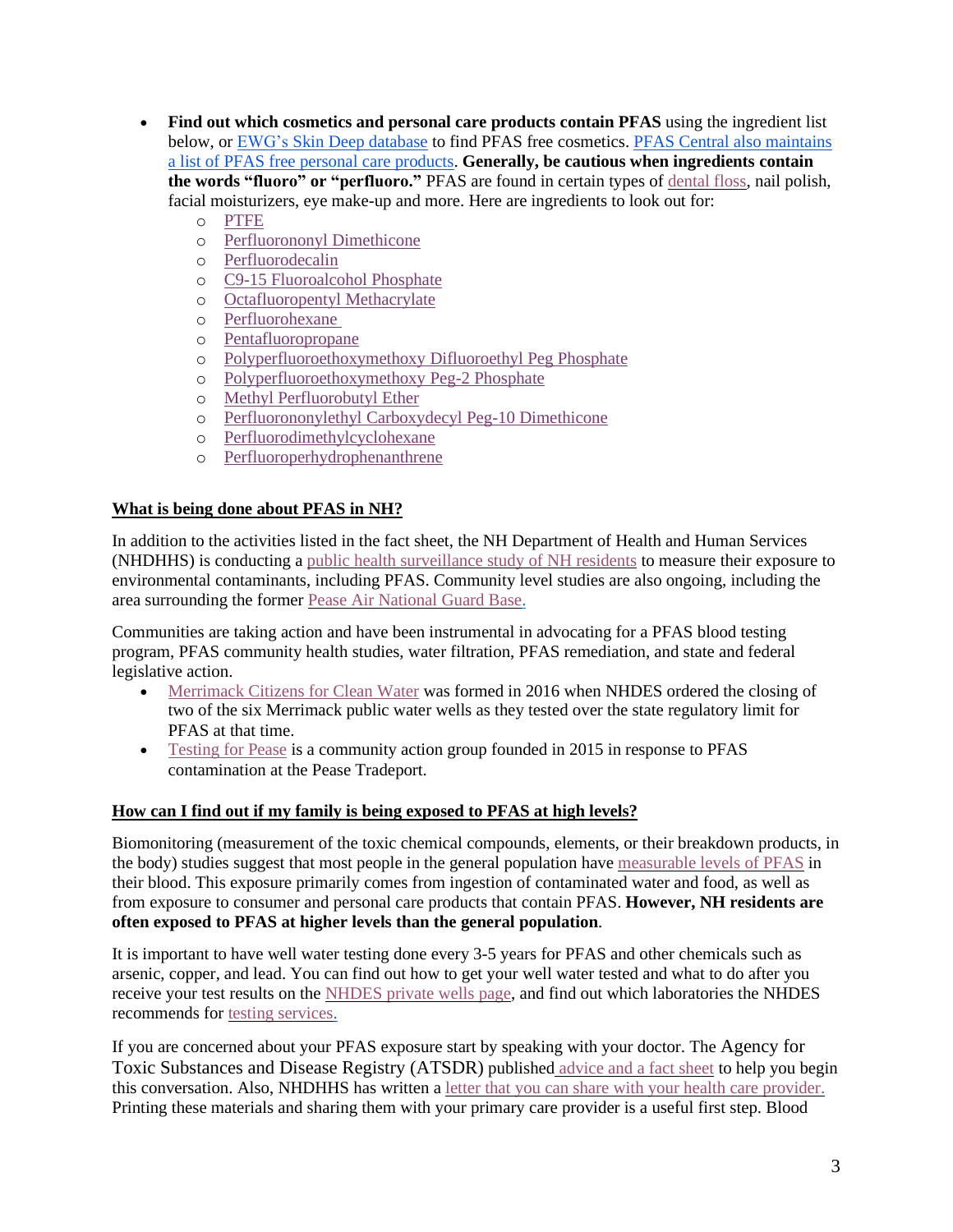testing may be suggested, and NH recently passed a law to support insurance coverage for the costs of PFAS blood testing. You can find out more about blood testing on this NH [Department](https://www.dhhs.nh.gov/dphs/pfcs/blood-testing.htm) of Health & Human [Services](https://www.dhhs.nh.gov/dphs/pfcs/blood-testing.htm) webpage.

#### **What health effects have been associated with exposure to PFAS?**

Many studies have been conducted to understand the association between PFAS exposure and human health effects. While research on these topics is still ongoing, PFAS exposure has been shown to impact human health as listed below. For examples of scientific journal articles discussing each health effect see the links provided.

PFAS has been shown to:

- Interfere with the body's natural hormones (See [ATSDR](https://wwwn.cdc.gov/TSP/ToxProfiles/ToxProfiles.aspx?id=1117&tid=237) Report; [Additional](https://www.ncbi.nlm.nih.gov/pmc/articles/PMC3335904/) Journal Article)
	- Studies suggest that PFAS interact and interfere with a variety of hormones including, but not limited to estrogen, androgens, insulin, and thyroid-related hormones.
- Increase cholesterol levels (See [ATSDR](https://wwwn.cdc.gov/TSP/ToxProfiles/ToxProfiles.aspx?id=1117&tid=237) Report; [Additional](https://pubmed.ncbi.nlm.nih.gov/20123614/) Journal Article) and risk of thyroid disorder (See [ATSDR](https://wwwn.cdc.gov/TSP/ToxProfiles/ToxProfiles.aspx?id=1117&tid=237) Report; [Additional](https://www.ncbi.nlm.nih.gov/pmc/articles/PMC2866686/#__ffn_sectitle) Journal Article)
	- Various studies suggest that greater PFAS blood levels are related to increased cholesterol levels, with heightened cholesterol levels leaving individuals at risk for other chronic conditions.
- Affect the immune system (See [ATSDR](https://wwwn.cdc.gov/TSP/ToxProfiles/ToxProfiles.aspx?id=1117&tid=237) Report and National [Toxicology](https://ntp.niehs.nih.gov/ntp/ohat/pfoa_pfos/pfoa_pfosmonograph_508.pdf) Program Report)
	- Studies have found PFAS exposure to both heighten and diminish immune responses depending on the specific chemical under study.
- Alter physical growth and brain development in children (See [ATSDR](https://wwwn.cdc.gov/TSP/ToxProfiles/ToxProfiles.aspx?id=1117&tid=237) Report; [Additional](https://www.ncbi.nlm.nih.gov/pmc/articles/PMC5322271/) Journal [Article\)](https://www.ncbi.nlm.nih.gov/pmc/articles/PMC5322271/)
	- Most studies indicate that PFAS adversely affect growth *in utero* and increase risk of obesity in childhood.
	- Some studies suggest that PFAS are neurotoxins and may delay and alter development in children who have been exposed to high PFAS levels, but these health effects have been less consistent across research studies than many of the other observed effects of PFAS on health.
- Increase the risk of certain types of cancer (See [ATSDR](https://wwwn.cdc.gov/TSP/ToxProfiles/ToxProfiles.aspx?id=1117&tid=237) Report; [Additional](https://www.ncbi.nlm.nih.gov/pmc/articles/PMC3855507/#:~:text=The%20C8%20Science%20Panel%20studied,%2C%20and%20pregnancy%2Dinduced%20hypertension) Journal Article)
	- Research suggests a correlation between PFAS exposure and both kidney and testicular cancers in humans; however, further studies are needed to confirm these findings.
	- Animal studies have suggested the potential for PFAS exposure to trigger the growth of tumors in breast, liver, and pancreatic tissues.

For a more detailed description on the probable links of PFAS with human health see:

- The C8 Science Panel which specifically investigated the health effects of PFOA and created [Probable](http://www.c8sciencepanel.org/prob_link.html) Link Reports which summarize whether or not PFOA is likely to cause a number of specific health conditions. These reports establish that there was a probable link between PFOA and the following conditions:
	- o High [Cholesterol](http://www.c8sciencepanel.org/pdfs/Probable_Link_C8_Heart_Disease_29Oct2012.pdf)
	- o [Ulcerative](http://www.c8sciencepanel.org/pdfs/Probable_Link_C8_Autoimmune_Disease_30Jul2012.pdf) colitis
	- o [Thyroid](http://www.c8sciencepanel.org/pdfs/Probable_Link_C8_Thyroid_30Jul2012.pdf) disease, including hyperthyroidism or overactive thyroid (particularly among women) and hypothyroidism or underactive thyroid (particularly among men).